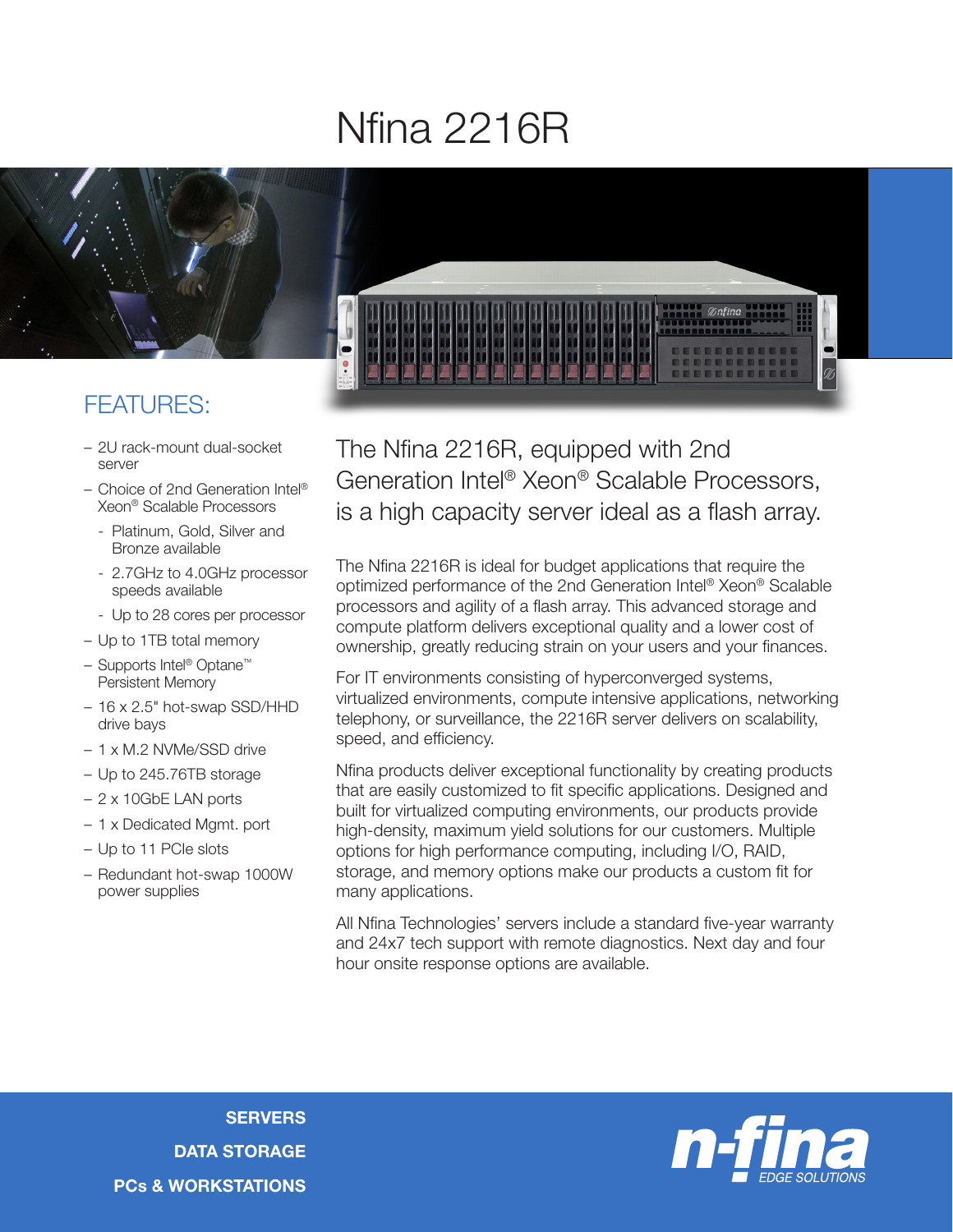## NFINA 2216R

| <b>SPECIFICATIONS</b>        |                                                                                                                                                                                                                                                                                           |
|------------------------------|-------------------------------------------------------------------------------------------------------------------------------------------------------------------------------------------------------------------------------------------------------------------------------------------|
| Form Factor                  | 2U rack-mount, 3.5" x 17.2" x 25.6"                                                                                                                                                                                                                                                       |
| <b>Operating Temperature</b> | 10°C to 35°C (50°F to 95°F)                                                                                                                                                                                                                                                               |
| Processors                   | 2nd Generation Intel® Xeon® Scalable Processors, up to 28 cores each                                                                                                                                                                                                                      |
| Processor Speed              | Up to 2.7GHz to 4.0GHz                                                                                                                                                                                                                                                                    |
| CPU Cache                    | Up to 39MB                                                                                                                                                                                                                                                                                |
| Socket                       | Dual Socket P (LGA 3647)                                                                                                                                                                                                                                                                  |
| Memory                       | 16 DIMM slots, DDR4 ECC RDIMM/LRDIMM 2933 MHz<br>1TB Max memory capacity<br>Intel <sup>®</sup> Optane <sup>™</sup> DC Persistent Memory supported                                                                                                                                         |
| Storage                      | 16 x 2.5" hot-swap drive bays<br>Supports: SSD and HDD drives<br>1 x internal M.2 NVMe/SSD (2280), PCle (optional)                                                                                                                                                                        |
| <b>Optical Drive</b>         | 1 x 5.25" Slim DVD, SATA drive (optional)                                                                                                                                                                                                                                                 |
| Maximum Storage              | Up to 245.76TB, depending on drive type                                                                                                                                                                                                                                                   |
| Hardware RAID                | Hardware RAID optional                                                                                                                                                                                                                                                                    |
| Caching                      | Caching options available                                                                                                                                                                                                                                                                 |
| Input Voltage                | 100-127V @ 7.5-9A, 50/60 Hz<br>200-240V @ 5-6A, 50/60 Hz                                                                                                                                                                                                                                  |
| Power Supply                 | 2 x hot-swap 1000W AC power supplies                                                                                                                                                                                                                                                      |
| Remote Management            | IPMI 2.0, KVM over HTML5                                                                                                                                                                                                                                                                  |
| <b>TPM</b>                   | Version 2.0, optional                                                                                                                                                                                                                                                                     |
| OS Supported                 | Microsoft <sup>®</sup> Windows Server® 2016, 2019, Windows® 10, Hyper-V Server 2016,<br>VMware® ESXi <sup>™</sup> 6.5u1-7.0, Open-E® JovianDSS™ & DSS7, Red Hat® RHEL 7.4-7.x,<br>SUSE® SLES 12SP3, Ubuntu 17.10, Free BSD 10.3-11.1, Fedora 26, XenServer 7.2,<br>more options available |
| Certifications               | UL or CSA Listed (USA and Canada), FCC Part 15 Subpart B (US), CE (Europe), EMC<br>EN 55032:2012/AC:2013 (Class A), AS/NZS CISPR 32:2013 (Class A) (Australia), VCC<br>32-1/2016.11                                                                                                       |
| Warranty                     | 5 years                                                                                                                                                                                                                                                                                   |